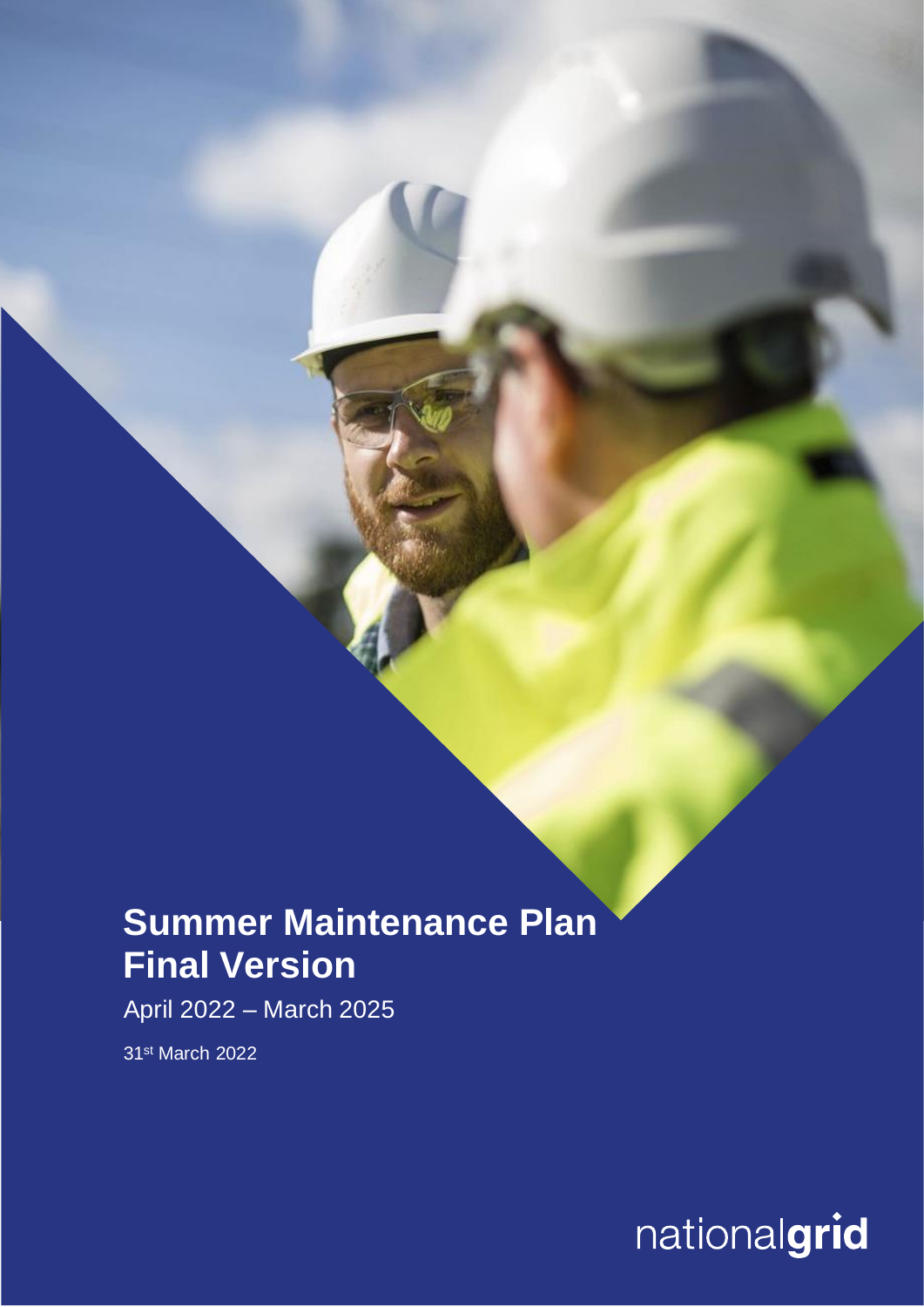## **Contents**

|                                         | Page |
|-----------------------------------------|------|
| 1. Introduction                         | 2    |
| 2. NTS Maintenance Work Monthly Summary | 3    |
| 3. ASEP Capability                      |      |
| 4. Maintenance affected exit points     |      |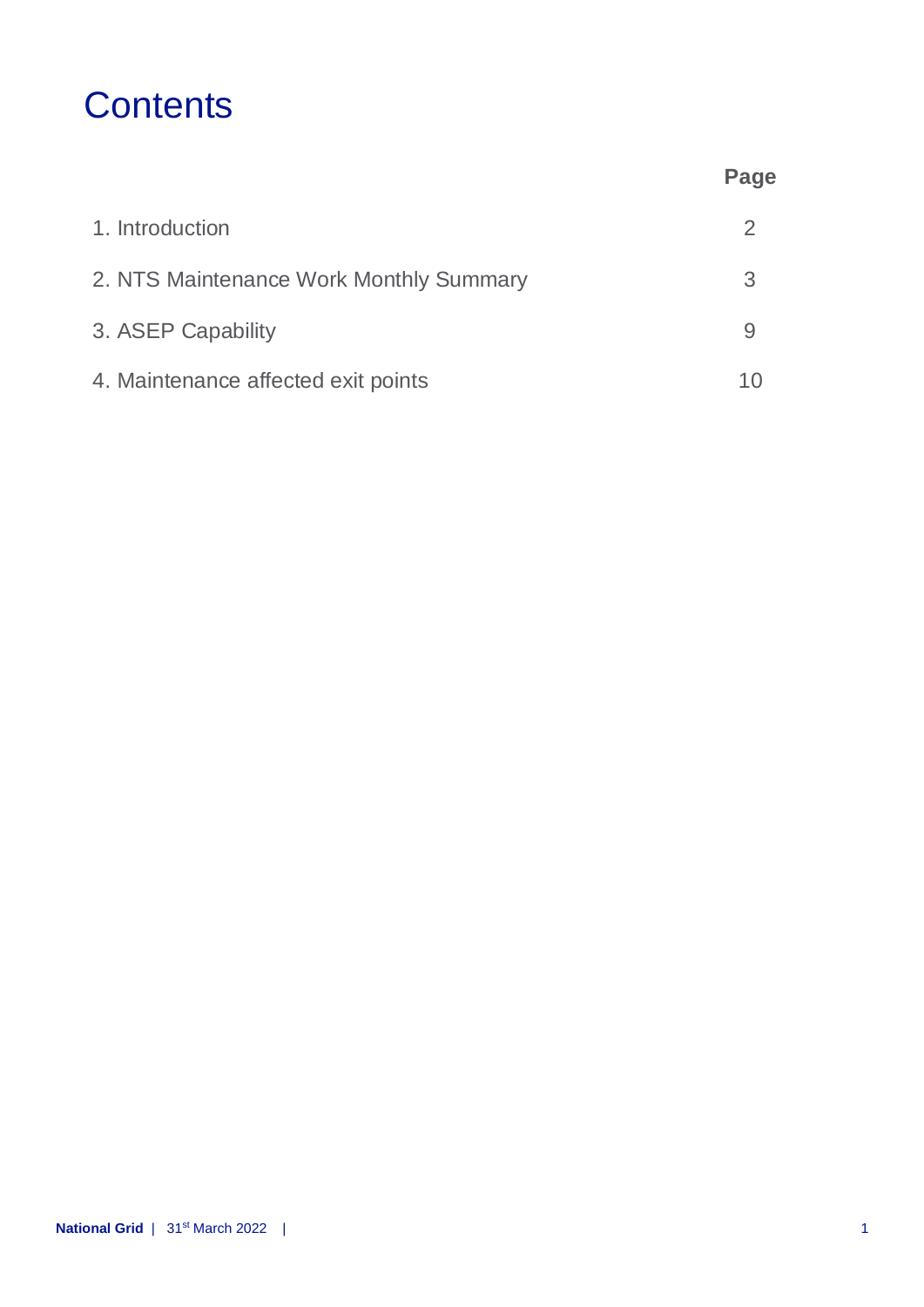## 1. Introduction

Each year National Grid undertakes a variety of maintenance and investment activities on the gas National Transmission System (NTS). This work can take many different forms, including keeping our assets in good working order, replacing ageing assets with new equipment, inspecting assets and facilitating new connections and capacity requirements.

This maintenance programme is intended to provide an indication to the gas industry of the impact of these works on the NTS, and any associated impact on entry or exit capacity from April 2022 to March 2025. This programme supersedes all previous plans.

This document provides an overview of all work scheduled at NTS compressor stations and NTS pipelines. Where this work affects the capability at an Aggregate System Entry Point (ASEP), an indication of the revised ASEP's minimum daily capability is included for each month.

Although every effort is made to align work to any customer or associated asset outages which we have been made aware of, this is not always possible and where NTS Exit Points are affected, we will endeavour to issue Maintenance Day notices to our customers by 1<sup>st</sup> February and any revisions at least 42 days in advance of the scheduled Maintenance work.

This document only includes maintenance activities on the NTS which are to be undertaken by National Grid NTS. It does not include maintenance carried out upstream of the NTS by Delivery Facility Operators (DFOs) and Producers or downstream of the NTS by the Distribution Networks and other NTS connected parties.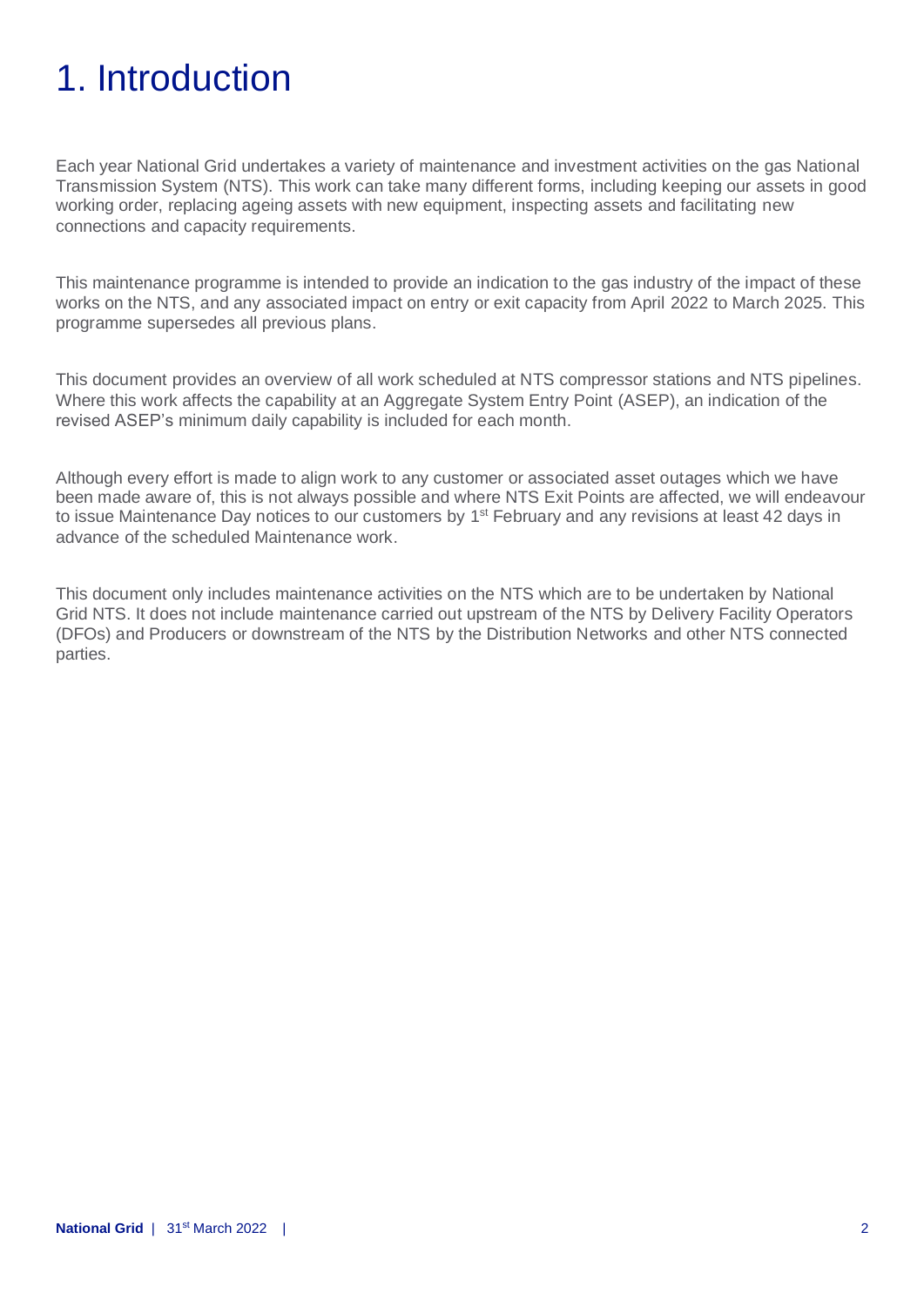# 2. NTS Maintenance Work Monthly Summary

The following tables provide a summary of the NTS in line inspection work, other NTS pipeline work and NTS compressor outages. The month where the work is scheduled to take place has been highlighted in the tables. If it is the case that any work listed below has an effect on the flow of gas, affected sites and associated shippers will be contacted individually. The tables indicate which month the work takes place in, not that the work will take the whole of the month.

### 2.1 Planned In-Line Inspections

National Grid is required to carry out in-line inspections of our pipelines periodically in order to monitor and maintain their integrity, ensuring that they comply with the Pressure Systems Safety Regulations (PSSR). The in-line inspection process requires a number of Pipeline Inspection Gauges (PIGs) to travel through the pipeline in order to complete a full inspection. The number of "runs", and the associated time taken for the work, can vary from pipeline to pipeline.

= Confirmed period = Provisional period

|           | In Line                                           |     |     |        | 2022           |     |            |                |                     |          | 2023           |                |                     |          | 2024           |                | 2025                    |
|-----------|---------------------------------------------------|-----|-----|--------|----------------|-----|------------|----------------|---------------------|----------|----------------|----------------|---------------------|----------|----------------|----------------|-------------------------|
| Area      | <b>Inspections</b>                                | Apr | Vay | $J$ un | $\overline{5}$ | Aug | <b>Gep</b> | $\overline{d}$ | $\overline{\sigma}$ | $\alpha$ | $\overline{a}$ | $\overline{d}$ | $\overline{\sigma}$ | $\alpha$ | $\overline{a}$ | $\overline{d}$ | $\overline{\texttt{o}}$ |
| <b>SC</b> | Feeder 11<br>Kirriemuir to<br><b>Bathgate</b>     |     |     |        |                |     |            |                |                     |          |                |                |                     |          |                |                |                         |
| <b>NW</b> | Feeder 21<br>Audley to<br>Alrewas                 |     |     |        |                |     |            |                |                     |          |                |                |                     |          |                |                |                         |
| <b>NO</b> | Feeder 13<br>Yafforth to<br>Towton                |     |     |        |                |     |            |                |                     |          |                |                |                     |          |                |                |                         |
| <b>SC</b> | Feeder 10<br>Aberdeen to<br>Kirriemuir            |     |     |        |                |     |            |                |                     |          |                |                |                     |          |                |                |                         |
| EA        | Feeder 22<br>Peterborough<br>to Hatton            |     |     |        |                |     |            |                |                     |          |                |                |                     |          |                |                |                         |
| EA        | Feeder 07<br>Gosberton to<br><b>Tydd St Giles</b> |     |     |        |                |     |            |                |                     |          |                |                |                     |          |                |                |                         |
| <b>SC</b> | Feeder 10<br><b>Bathgate to</b><br>Glenmavis      |     |     |        |                |     |            |                |                     |          |                |                |                     |          |                |                |                         |
| EA        | Feeder 03 Gt<br>Wilbraham to<br>Whitwell          |     |     |        |                |     |            |                |                     |          |                |                |                     |          |                |                |                         |
| SO        | Feeder 09<br>Steppingley to<br>East IIsley        |     |     |        |                |     |            |                |                     |          |                |                |                     |          |                |                |                         |
| <b>NT</b> | Feeder 05<br><b>Braintree to</b><br>Horndon       |     |     |        |                |     |            |                |                     |          |                |                |                     |          |                |                |                         |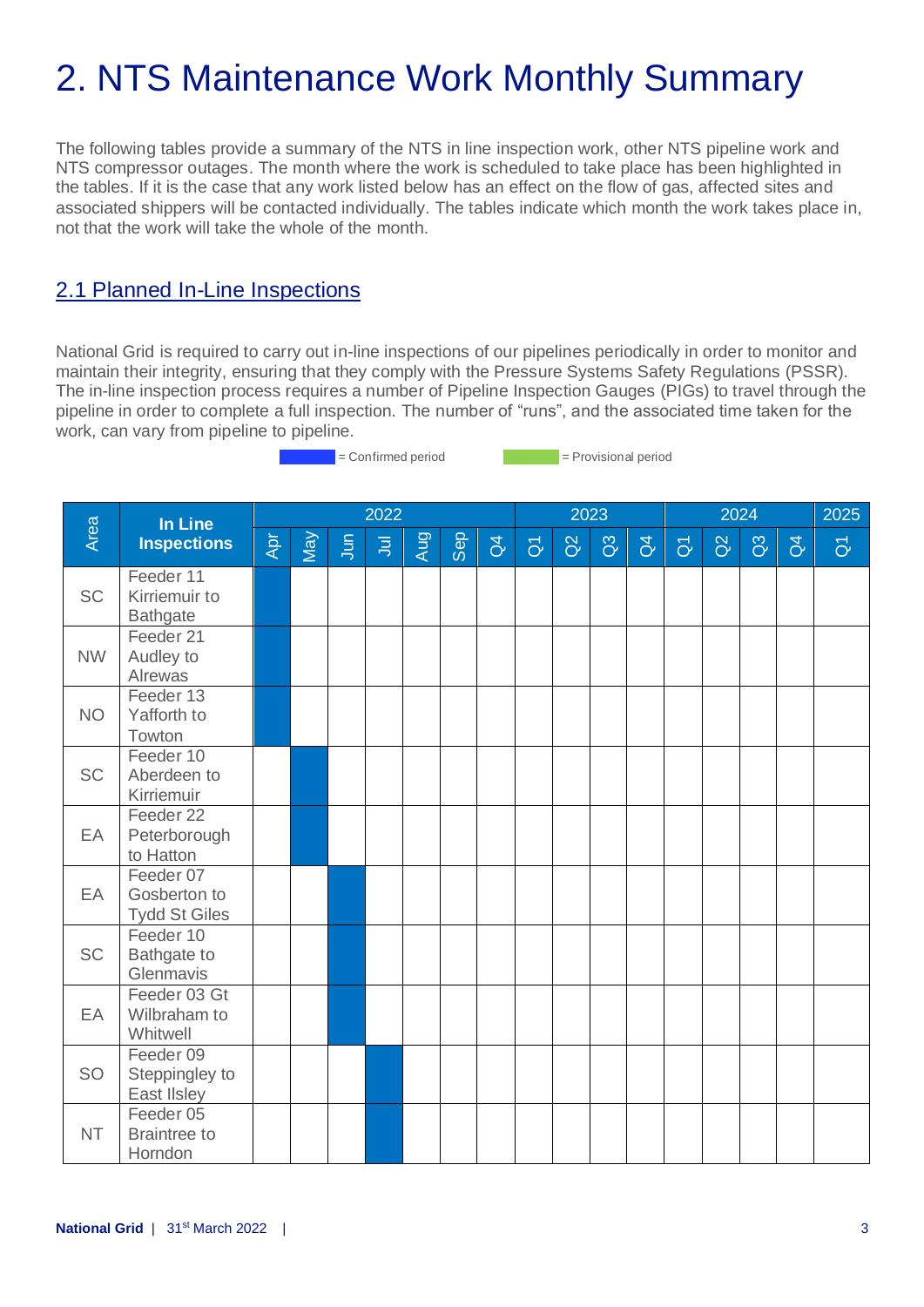| <b>WS</b> | Feeder 28<br>Felindre to<br><b>Three Cocks</b>           |  |  |  |  |  |  |  |  |
|-----------|----------------------------------------------------------|--|--|--|--|--|--|--|--|
| <b>NO</b> | Feeder 07<br>Asselby to<br><b>Susworth Trent</b><br>West |  |  |  |  |  |  |  |  |
| EA        | Feeder 17<br>Theddlethorpe<br>to Hatton                  |  |  |  |  |  |  |  |  |
| EM        | Feeder 07<br><b>Tydd St Giles</b><br>to Old Warden       |  |  |  |  |  |  |  |  |
| <b>WM</b> | Feeder 14<br>Alrewas to<br>Churchover                    |  |  |  |  |  |  |  |  |
| <b>SC</b> | Feeder 11<br><b>Bathgate to</b><br>Longtown              |  |  |  |  |  |  |  |  |
| <b>SC</b> | Feeder 12<br><b>Bathgate to</b><br>Longtown              |  |  |  |  |  |  |  |  |
| EA        | Feeder 22<br>Goxhill to<br>Hatton                        |  |  |  |  |  |  |  |  |
| <b>NW</b> | Feeder 11<br>Grayrigg to<br>Samlesbury                   |  |  |  |  |  |  |  |  |
| SW        | Feeder 20<br>Kenn South to<br>Choakford                  |  |  |  |  |  |  |  |  |
| <b>SC</b> | Feeder 12<br>Kirriemuir to<br><b>Bathgate</b>            |  |  |  |  |  |  |  |  |
| <b>NO</b> | Feeder 29<br>Pannal to<br>Nether Kellet                  |  |  |  |  |  |  |  |  |
| <b>SC</b> | Feeder 1o<br>Penicuik to<br><b>Boon</b>                  |  |  |  |  |  |  |  |  |
| <b>WS</b> | Feeder 02<br>Treaddow to<br>Dowlais                      |  |  |  |  |  |  |  |  |
| <b>NT</b> | Feeder 03<br>Whitwell to<br>Peters Green                 |  |  |  |  |  |  |  |  |
| <b>WS</b> | Feeder 02<br>Wormington to<br>Treaddow                   |  |  |  |  |  |  |  |  |
| <b>SC</b> | Feeder 12<br>Aberdeen to<br>Kirriemuir                   |  |  |  |  |  |  |  |  |
| <b>NE</b> | Feeder 07<br>Eastoft to<br>Keadby                        |  |  |  |  |  |  |  |  |
| <b>NW</b> | Feeder 21<br><b>Elworth Mickle</b><br>Trafford           |  |  |  |  |  |  |  |  |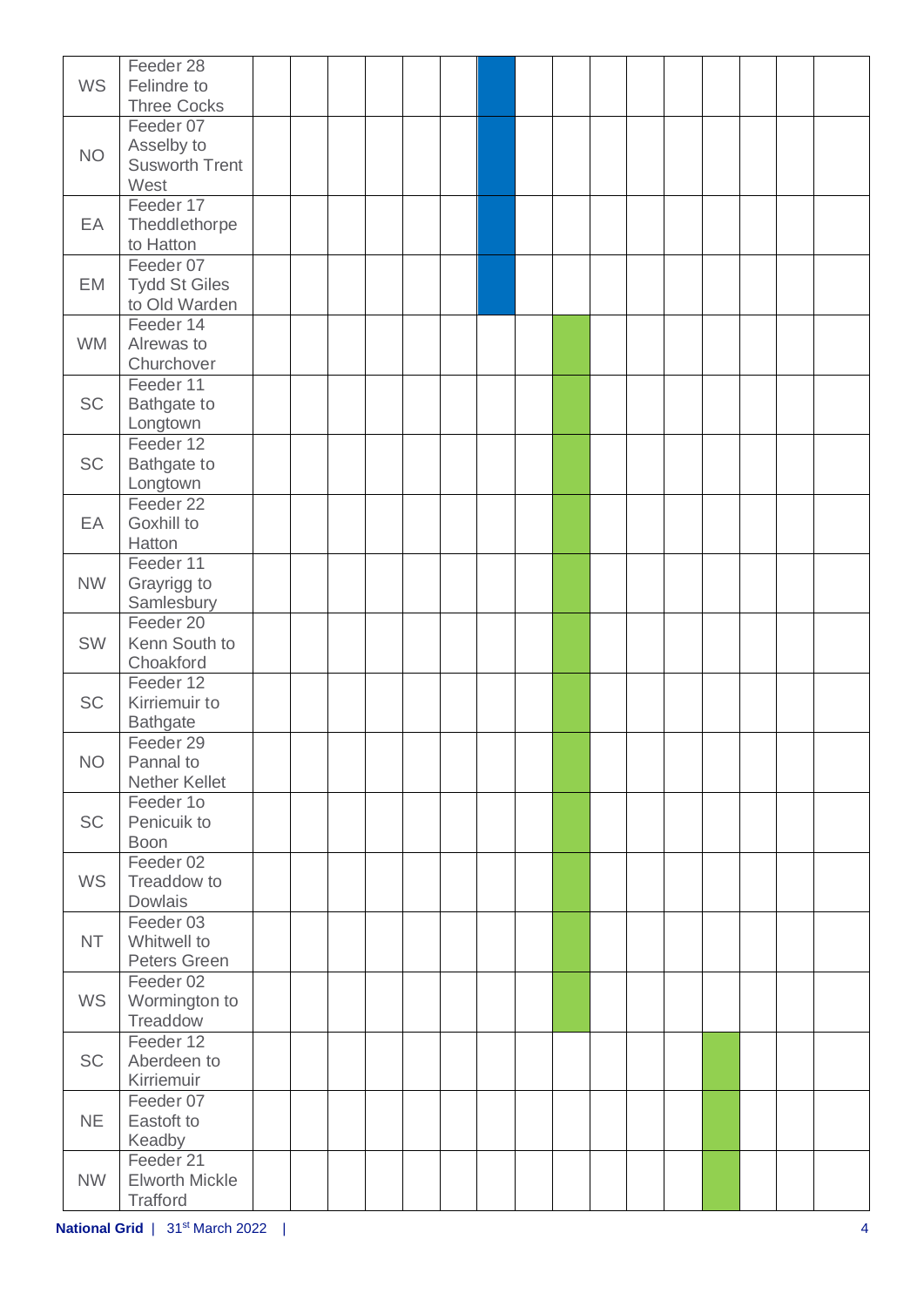| <b>SE</b> | Feeder 05 Isle<br>of Grain to<br>Medway             |  |  |  |  |  |  |  |  |
|-----------|-----------------------------------------------------|--|--|--|--|--|--|--|--|
| EA        | Feeder 18<br>Matching<br>Green to Rye<br>House      |  |  |  |  |  |  |  |  |
| <b>NW</b> | Feeder 21<br>Mickle Trafford<br>to Deeside          |  |  |  |  |  |  |  |  |
| EA        | Feeder 03<br>Roudham<br>Heath to Great<br>Wilbraham |  |  |  |  |  |  |  |  |
| <b>NT</b> | Feeder 05<br>Roxwell to<br>Luxborough<br>Lane       |  |  |  |  |  |  |  |  |
| <b>SE</b> | Feeder 05<br>Shorne to Isle<br>of Grain             |  |  |  |  |  |  |  |  |
| EA        | Feeder 18 St<br>Neots to Little<br><b>Barford</b>   |  |  |  |  |  |  |  |  |
| EA        | Feeder 05<br>Stow Market to<br><b>Braintree</b>     |  |  |  |  |  |  |  |  |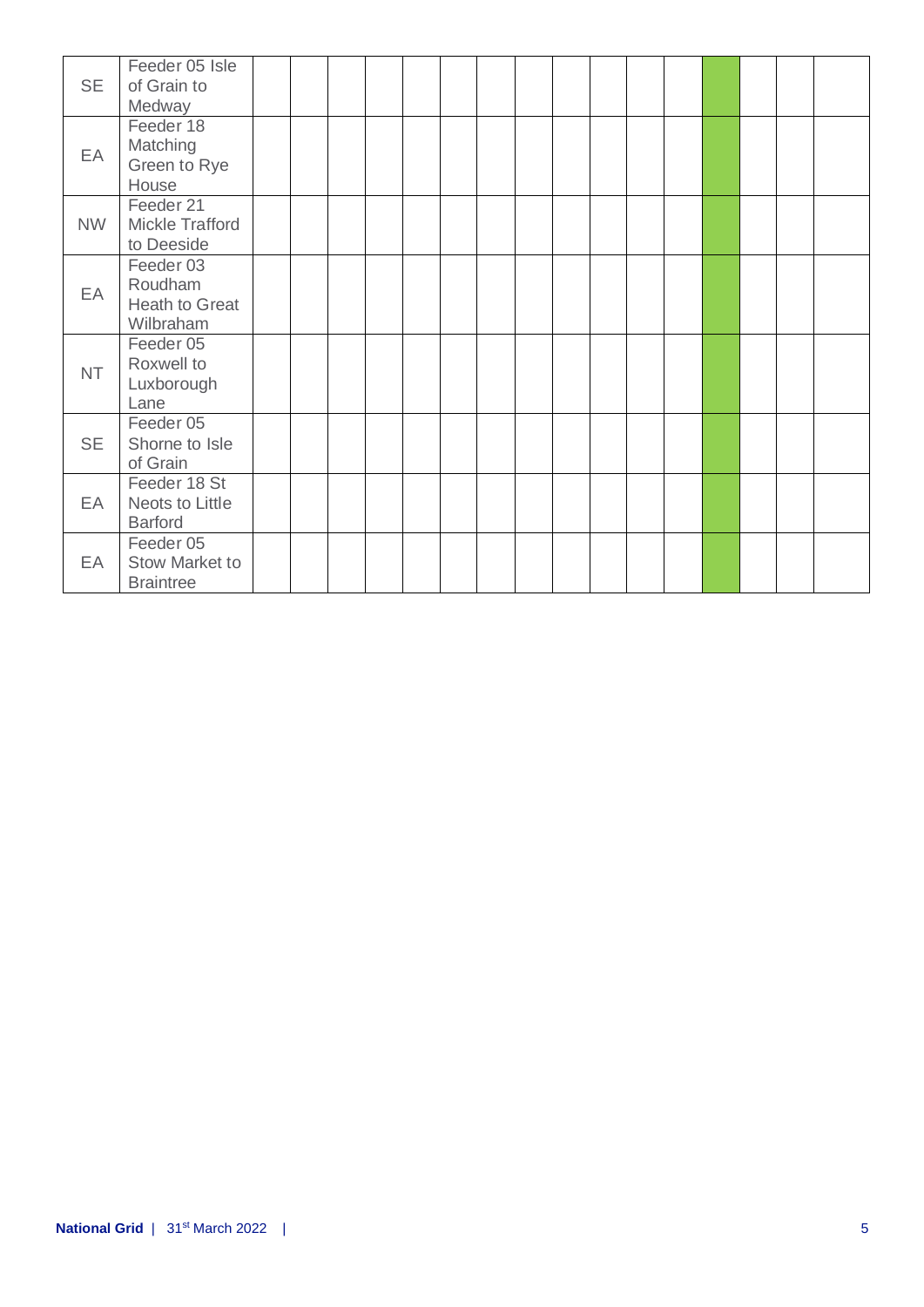### 2.2 Pipeline Work

Pipeline work listed in this table below can include diversions of existing pipelines, facilitation of connections to the NTS, and replacement or maintenance of pipeline and associated assets (pipes, valves, pig traps etc.) which require some form of pressure restriction or isolation. Some work can be performed by restricting the pressure of gas in the pipeline; however some work requires a full shut down (often termed "isolation" or "outage") of a section of the pipeline which would then be reinstated back to operational pressures once the work is completed. The 2024 and 2025 pipeline works are yet to be fully planned.

|           | = Pressure Restriction<br>= Pipeline Shutdown<br>= Provisional period |     |     |            |      |     |            |                |                |          |                |                |                |          |                |                |                         |
|-----------|-----------------------------------------------------------------------|-----|-----|------------|------|-----|------------|----------------|----------------|----------|----------------|----------------|----------------|----------|----------------|----------------|-------------------------|
|           |                                                                       |     |     |            |      |     |            |                |                |          |                |                |                |          |                |                |                         |
| Area      | <b>Pipeline</b>                                                       |     |     |            | 2022 |     |            |                |                |          | 2023           |                |                |          | 2024           |                | 2025                    |
|           |                                                                       | Apr | VeN | <b>Jun</b> | ミ    | Aug | <b>Sep</b> | $\overline{d}$ | $\overline{O}$ | $\alpha$ | $\mathbb{S}^3$ | $\overline{d}$ | $\overline{O}$ | $\Omega$ | $\mathbb{S}^3$ | $\overline{d}$ | $\overline{\mathsf{d}}$ |
|           | Feeder 07                                                             |     |     |            |      |     |            |                |                |          |                |                |                |          |                |                |                         |
| EA        | Linwood to<br>Hatton                                                  |     |     |            |      |     |            |                |                |          |                |                |                |          |                |                |                         |
|           | Feeder 10                                                             |     |     |            |      |     |            |                |                |          |                |                |                |          |                |                |                         |
| <b>SC</b> | Hume to                                                               |     |     |            |      |     |            |                |                |          |                |                |                |          |                |                |                         |
|           | Coldstream                                                            |     |     |            |      |     |            |                |                |          |                |                |                |          |                |                |                         |
| <b>SC</b> | Feeder 11 St                                                          |     |     |            |      |     |            |                |                |          |                |                |                |          |                |                |                         |
|           | Fergus to<br>Kinknockie                                               |     |     |            |      |     |            |                |                |          |                |                |                |          |                |                |                         |
|           | Feeder 15                                                             |     |     |            |      |     |            |                |                |          |                |                |                |          |                |                |                         |
| <b>NW</b> | Abram to                                                              |     |     |            |      |     |            |                |                |          |                |                |                |          |                |                |                         |
|           | Warburton                                                             |     |     |            |      |     |            |                |                |          |                |                |                |          |                |                |                         |
| SC        | Feeder 24<br>Aberdeen to                                              |     |     |            |      |     |            |                |                |          |                |                |                |          |                |                |                         |
|           | Lochside                                                              |     |     |            |      |     |            |                |                |          |                |                |                |          |                |                |                         |
|           | Feeder 13                                                             |     |     |            |      |     |            |                |                |          |                |                |                |          |                |                |                         |
| <b>SC</b> | Balhardgardy                                                          |     |     |            |      |     |            |                |                |          |                |                |                |          |                |                |                         |
|           | to Aberdeen<br>Feeder 11                                              |     |     |            |      |     |            |                |                |          |                |                |                |          |                |                |                         |
| <b>SC</b> | Aberdeen to                                                           |     |     |            |      |     |            |                |                |          |                |                |                |          |                |                |                         |
|           | Woodlands                                                             |     |     |            |      |     |            |                |                |          |                |                |                |          |                |                |                         |
| <b>NE</b> | Feeder 06<br>Elton to                                                 |     |     |            |      |     |            |                |                |          |                |                |                |          |                |                |                         |
|           | Pickering                                                             |     |     |            |      |     |            |                |                |          |                |                |                |          |                |                |                         |
|           | Feeder 14                                                             |     |     |            |      |     |            |                |                |          |                |                |                |          |                |                |                         |
| SW        | Barrington to                                                         |     |     |            |      |     |            |                |                |          |                |                |                |          |                |                |                         |
|           | Aylesbeare                                                            |     |     |            |      |     |            |                |                |          |                |                |                |          |                |                |                         |
| SW        | <b>Barrington AGI</b><br>Feeder 02                                    |     |     |            |      |     |            |                |                |          |                |                |                |          |                |                |                         |
| <b>WS</b> | Llanvethrine to                                                       |     |     |            |      |     |            |                |                |          |                |                |                |          |                |                |                         |
|           | <b>Dowlais</b>                                                        |     |     |            |      |     |            |                |                |          |                |                |                |          |                |                |                         |
|           | Feeder 21                                                             |     |     |            |      |     |            |                |                |          |                |                |                |          |                |                |                         |
| <b>WM</b> | Alrewas to<br><b>Weston Bank</b>                                      |     |     |            |      |     |            |                |                |          |                |                |                |          |                |                |                         |
|           | Feeder 04                                                             |     |     |            |      |     |            |                |                |          |                |                |                |          |                |                |                         |
| <b>NW</b> | Audley to                                                             |     |     |            |      |     |            |                |                |          |                |                |                |          |                |                |                         |
|           | Nantwich                                                              |     |     |            |      |     |            |                |                |          |                |                |                |          |                |                |                         |
|           | Feeder 12                                                             |     |     |            |      |     |            |                |                |          |                |                |                |          |                |                |                         |
| SC        | <b>Bathgate to</b><br>Elvanfoot                                       |     |     |            |      |     |            |                |                |          |                |                |                |          |                |                |                         |
|           | Feeder 12                                                             |     |     |            |      |     |            |                |                |          |                |                |                |          |                |                |                         |
| <b>SC</b> | Nether                                                                |     |     |            |      |     |            |                |                |          |                |                |                |          |                |                |                         |

**National Grid** | 31st March 2022 | 6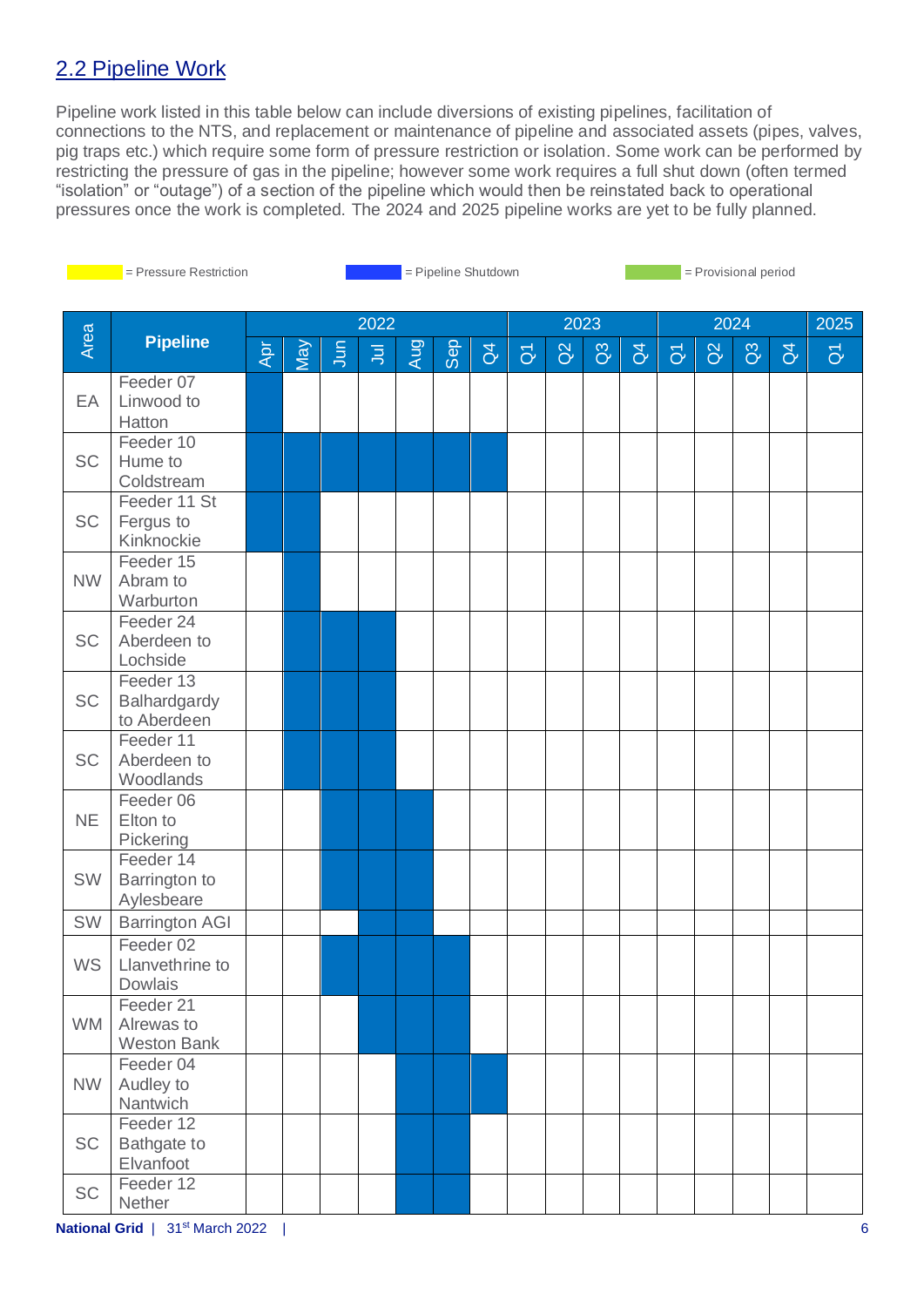|           | Howcleugh to                           |  |  |  |  |  |  |  |  |
|-----------|----------------------------------------|--|--|--|--|--|--|--|--|
|           | Langholm                               |  |  |  |  |  |  |  |  |
|           | Feeder 12                              |  |  |  |  |  |  |  |  |
| <b>SC</b> | Bathgate to                            |  |  |  |  |  |  |  |  |
| <b>WS</b> | <b>Blackness</b><br><b>Cilfrew AGI</b> |  |  |  |  |  |  |  |  |
|           | Feeder 15                              |  |  |  |  |  |  |  |  |
| <b>NO</b> | Carlisle to Keld                       |  |  |  |  |  |  |  |  |
|           | Feeder 13 St                           |  |  |  |  |  |  |  |  |
| SC        | Fergus to                              |  |  |  |  |  |  |  |  |
|           | Balhalgardy                            |  |  |  |  |  |  |  |  |
|           | Feeder 11                              |  |  |  |  |  |  |  |  |
| SC        | Glenbervie to                          |  |  |  |  |  |  |  |  |
|           | <b>Brechin</b>                         |  |  |  |  |  |  |  |  |
|           | Feeder 02                              |  |  |  |  |  |  |  |  |
| <b>WS</b> | Dyffryn<br>Clydach to                  |  |  |  |  |  |  |  |  |
|           | <b>Dowlais</b>                         |  |  |  |  |  |  |  |  |
|           | Feeder 09                              |  |  |  |  |  |  |  |  |
| EM        | Brocklesby to                          |  |  |  |  |  |  |  |  |
|           | Stallingborough                        |  |  |  |  |  |  |  |  |
| <b>WS</b> | Felindre AGI                           |  |  |  |  |  |  |  |  |
|           | Feeder 06                              |  |  |  |  |  |  |  |  |
| <b>NE</b> | Beeford to                             |  |  |  |  |  |  |  |  |
|           | Hornsea                                |  |  |  |  |  |  |  |  |
|           | Feeder 21                              |  |  |  |  |  |  |  |  |
| <b>NW</b> | Elworth to                             |  |  |  |  |  |  |  |  |
|           | <b>Birch Heath</b>                     |  |  |  |  |  |  |  |  |
|           | Feeder 11                              |  |  |  |  |  |  |  |  |
| SC        | Kinknockie to                          |  |  |  |  |  |  |  |  |
|           | Aberdeen<br>Feeder 14                  |  |  |  |  |  |  |  |  |
| SW        | Sapperton to                           |  |  |  |  |  |  |  |  |
|           | <b>Easton Grey</b>                     |  |  |  |  |  |  |  |  |
|           | Feeder 13                              |  |  |  |  |  |  |  |  |
| SC        | Aberdeen to                            |  |  |  |  |  |  |  |  |
|           | Parkneuk                               |  |  |  |  |  |  |  |  |
|           | Feeder 07                              |  |  |  |  |  |  |  |  |
| <b>NE</b> | Asselby to                             |  |  |  |  |  |  |  |  |
|           | <b>Drax</b><br>Feeder 07               |  |  |  |  |  |  |  |  |
| SW        | Ilchester to                           |  |  |  |  |  |  |  |  |
|           | Mappowder                              |  |  |  |  |  |  |  |  |
|           | Feeder 14                              |  |  |  |  |  |  |  |  |
| SW        | Aylesbeare to                          |  |  |  |  |  |  |  |  |
|           | Woodbury                               |  |  |  |  |  |  |  |  |
|           | Feeder 18                              |  |  |  |  |  |  |  |  |
| <b>SE</b> | Shorne to                              |  |  |  |  |  |  |  |  |
|           | Farningham                             |  |  |  |  |  |  |  |  |
|           | Feeder 21                              |  |  |  |  |  |  |  |  |
| <b>NW</b> | Audley to                              |  |  |  |  |  |  |  |  |
|           | Alrewas<br>Feeder 04                   |  |  |  |  |  |  |  |  |
| <b>NW</b> | Audley to                              |  |  |  |  |  |  |  |  |
|           | Alrewas                                |  |  |  |  |  |  |  |  |
|           | <b>Lower Thames</b>                    |  |  |  |  |  |  |  |  |
| <b>SE</b> | Crossing                               |  |  |  |  |  |  |  |  |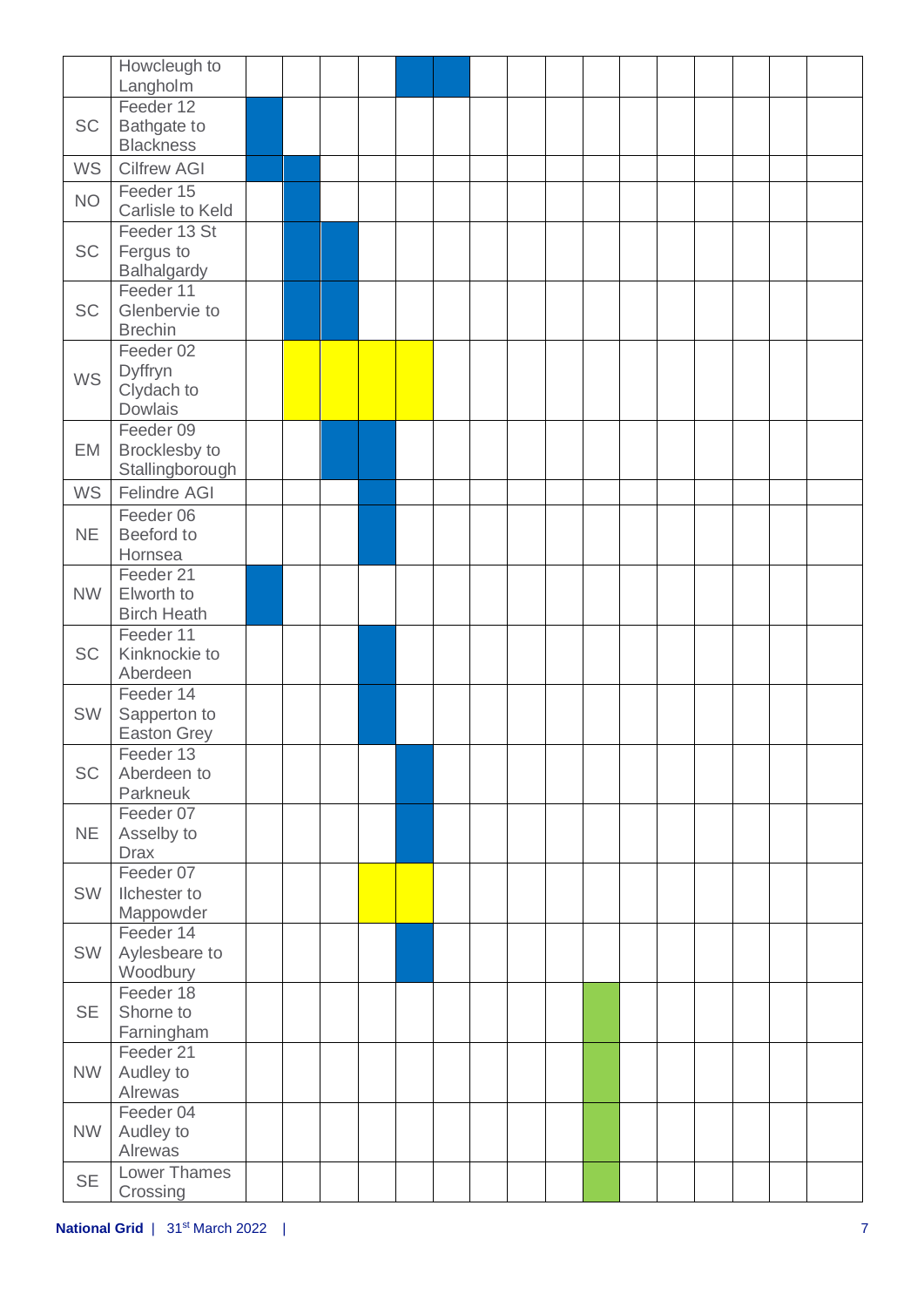Please note: where a pipeline is required to be shut down the specific isolation points may differ from those displayed above. Any parties impacted by the works are contacted directly.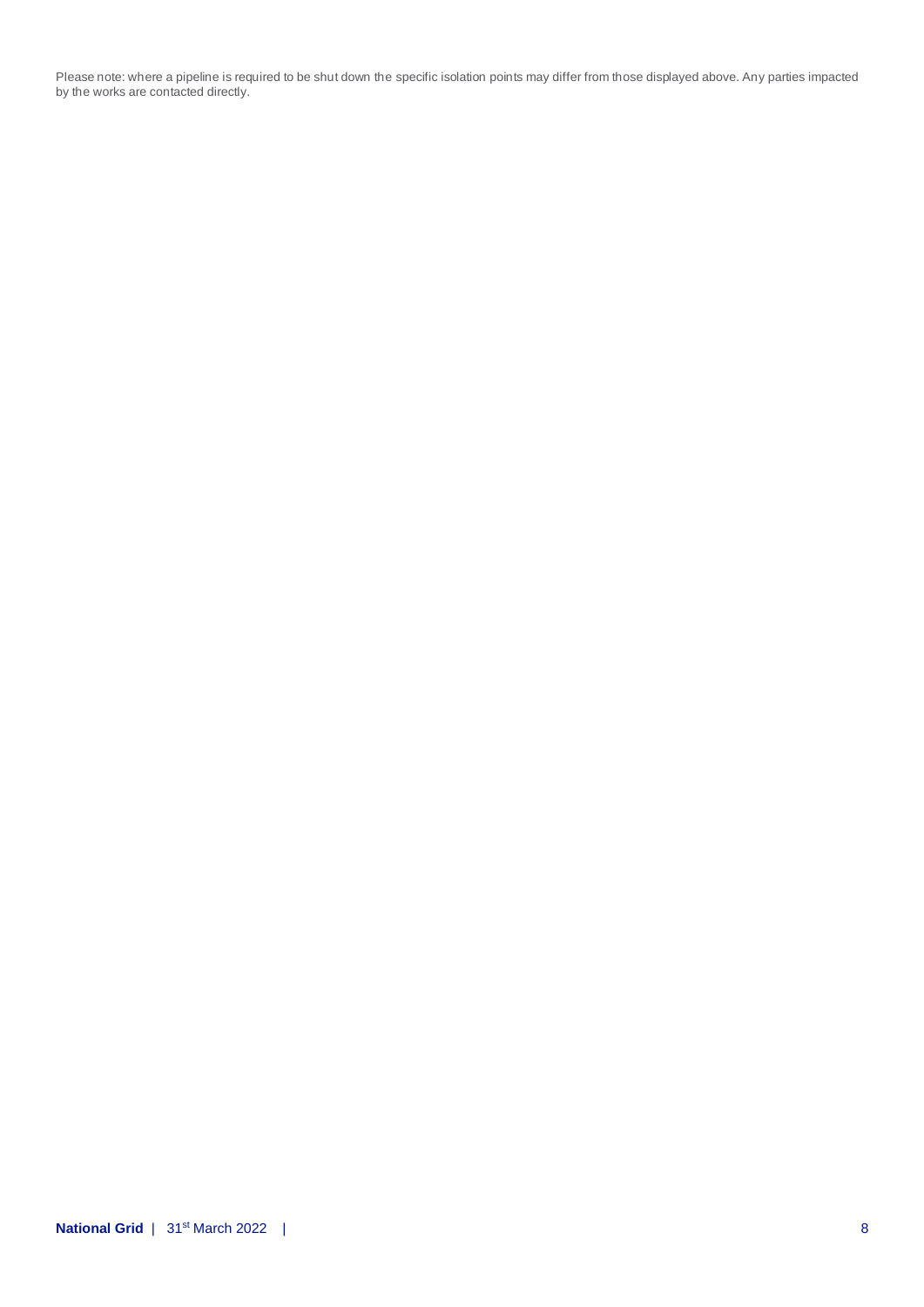### 2.3 NTS Compressor Stations

Compressors are used to help move gas around the NTS to where it is needed, maintaining pressures required at exit points whilst avoiding over-pressurising pipelines. In order to maintain our capability at Compressor Stations, routine maintenance is performed as well as a variety of other projects to maintain and improve the fleet.

= Confirmed period = Provisional period

| <b>Compressor Station</b> |     |     |                | 2022      |     |            |                |                   |          | 2023           |                |                     |          | 2024           |                | 2025                |
|---------------------------|-----|-----|----------------|-----------|-----|------------|----------------|-------------------|----------|----------------|----------------|---------------------|----------|----------------|----------------|---------------------|
| <b>Outages</b>            | Apr | VeW | $\overline{5}$ | $\bar{z}$ | Aug | <b>Sep</b> | $\overline{d}$ | $\overline{\eth}$ | $\alpha$ | $\overline{a}$ | $\overline{d}$ | $\overline{\sigma}$ | $\alpha$ | $\overline{a}$ | $\overline{d}$ | $\overline{\delta}$ |
| Aberdeen                  |     |     |                |           |     |            |                |                   |          |                |                |                     |          |                |                |                     |
| Alrewas                   |     |     |                |           |     |            |                |                   |          |                |                |                     |          |                |                |                     |
| Avonbridge 1              |     |     |                |           |     |            |                |                   |          |                |                |                     |          |                |                |                     |
| Avonbridge 2              |     |     |                |           |     |            |                |                   |          |                |                |                     |          |                |                |                     |
| Aylesbury                 |     |     |                |           |     |            |                |                   |          |                |                |                     |          |                |                |                     |
| <b>Bishop Auckland</b>    |     |     |                |           |     |            |                |                   |          |                |                |                     |          |                |                |                     |
| Carnforth                 |     |     |                |           |     |            |                |                   |          |                |                |                     |          |                |                |                     |
| Cambridge                 |     |     |                |           |     |            |                |                   |          |                |                |                     |          |                |                |                     |
| Chelmsford                |     |     |                |           |     |            |                |                   |          |                |                |                     |          |                |                |                     |
| Churchover                |     |     |                |           |     |            |                |                   |          |                |                |                     |          |                |                |                     |
| <b>Diss</b>               |     |     |                |           |     |            |                |                   |          |                |                |                     |          |                |                |                     |
| Felindre                  |     |     |                |           |     |            |                |                   |          |                |                |                     |          |                |                |                     |
| Hatton                    |     |     |                |           |     |            |                |                   |          |                |                |                     |          |                |                |                     |
| Huntingdon                |     |     |                |           |     |            |                |                   |          |                |                |                     |          |                |                |                     |
| Kings Lynn                |     |     |                |           |     |            |                |                   |          |                |                |                     |          |                |                |                     |
| Kirriemuir                |     |     |                |           |     |            |                |                   |          |                |                |                     |          |                |                |                     |
| Lockerley                 |     |     |                |           |     |            |                |                   |          |                |                |                     |          |                |                |                     |
| Moffat                    |     |     |                |           |     |            |                |                   |          |                |                |                     |          |                |                |                     |
| Nether Kellet             |     |     |                |           |     |            |                |                   |          |                |                |                     |          |                |                |                     |
| Peterborough              |     |     |                |           |     |            |                |                   |          |                |                |                     |          |                |                |                     |
| Warrington                |     |     |                |           |     |            |                |                   |          |                |                |                     |          |                |                |                     |
| Wisbech                   |     |     |                |           |     |            |                |                   |          |                |                |                     |          |                |                |                     |
| Wooler                    |     |     |                |           |     |            |                |                   |          |                |                |                     |          |                |                |                     |
| Wormington                |     |     |                |           |     |            |                |                   |          |                |                |                     |          |                |                |                     |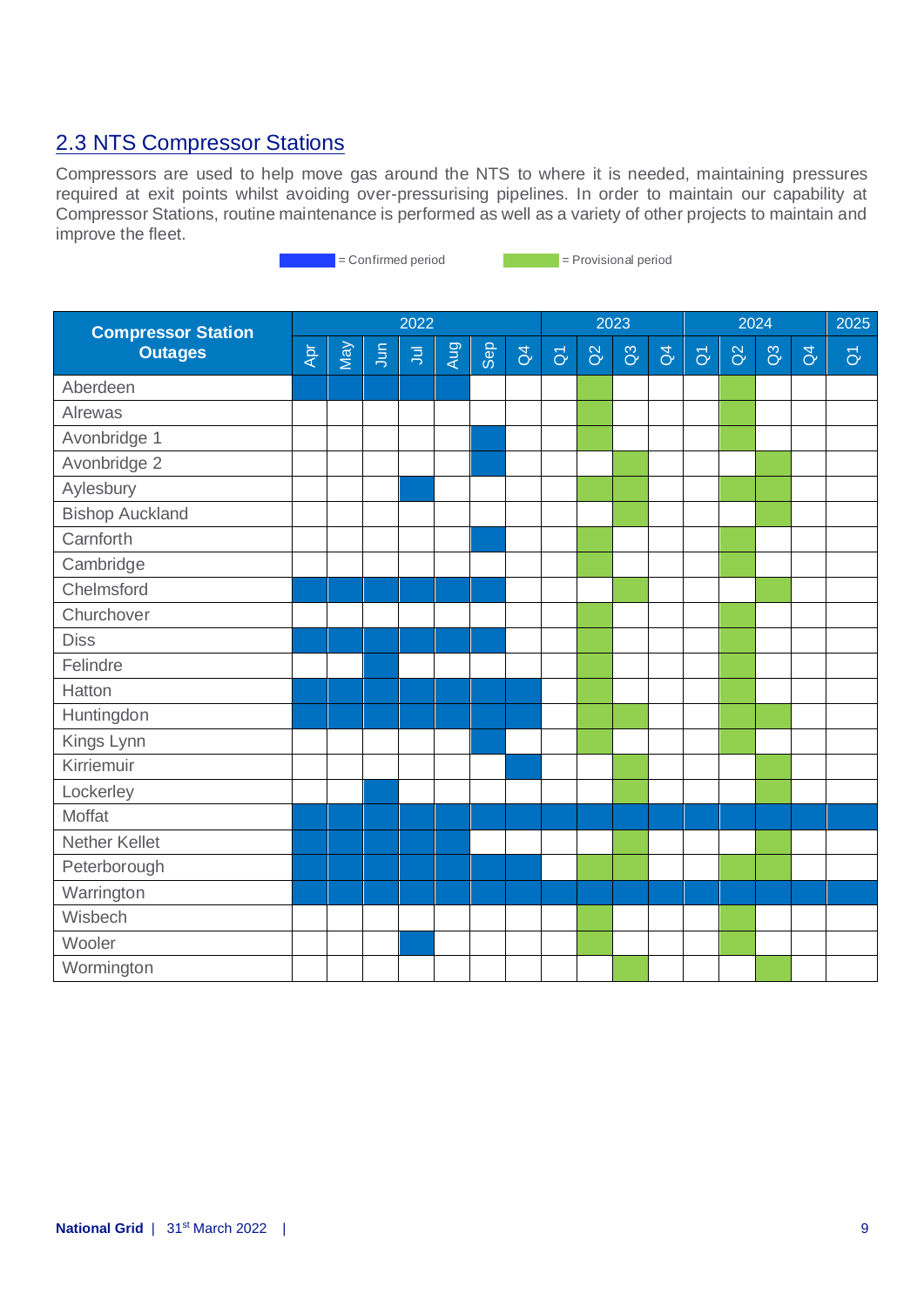# 3. ASEP Capability

The table below shows an indicative flow capability for each Aggregate System Entry Point (ASEP), taking into account the effect of the final maintenance programme. The volumes are displayed month by month and are based on appropriate seasonal normal conditions.

In generating the ASEP capabilities, no account has been taken of any supply side (Delivery Facility) maintenance outages.

The values represent the ASEP's daily capability for each month, based on Seasonal Normal Demand conditions and for the period in the month where scheduled maintenance has most impact on capability. The analysis performed to produce the figures uses the assumption that a supply at a particular ASEP is favoured over other ASEPs. For example, in producing capability figures for St Fergus, it would be assumed that St Fergus ASEP would be flowing at its maximum for the season and the rest of the NTS supply was spread over other ASEPs.

Where "no impact" has been stated, this indicates that the maintenance scheduled is expected to have no adverse effect on the ASEP capability.

The capability volumes shown for the individual ASEPs are indicative only, but do represent a consistent operational view.

On any given day, the amount of capability that may be available at any ASEP will depend upon the level and distribution of the demand and the level of supplies at other terminals. In cases where scheduled maintenance has an adverse effect on an ASEP's capability, National Grid may be able to make additional capability available at other ASEPs.

|                               | Apr       | <b>May</b> | Jun       | Jul       | Aug       | Sep       | Oct       |
|-------------------------------|-----------|------------|-----------|-----------|-----------|-----------|-----------|
| <b>St Fergus</b>              | 100       | 83         | 76        | 75        | 64        | 77        | <b>No</b> |
|                               | (1100)    | (913)      | (836)     | (825)     | (704)     | (847)     | impact    |
| <b>Teesside</b>               | <b>No</b> | <b>No</b>  | <b>No</b> | No        | <b>No</b> | <b>No</b> | <b>No</b> |
|                               | Impact    | Impact     | Impact    | Impact    | Impact    | Impact    | impact    |
| <b>Barrow</b>                 | <b>No</b> | <b>No</b>  | <b>No</b> | <b>No</b> | <b>No</b> | <b>No</b> | <b>No</b> |
|                               | Impact    | Impact     | Impact    | Impact    | Impact    | Impact    | impact    |
| Easington                     | <b>No</b> | <b>No</b>  | <b>No</b> | <b>No</b> | <b>No</b> | <b>No</b> | <b>No</b> |
|                               | Impact    | Impact     | Impact    | Impact    | Impact    | Impact    | impact    |
| <b>Theddlethorpe</b>          | <b>No</b> | <b>No</b>  | <b>No</b> | <b>No</b> | <b>No</b> | <b>No</b> | <b>No</b> |
|                               | Impact    | Impact     | Impact    | Impact    | Impact    | Impact    | impact    |
| <b>Bacton</b> (including IUK) | <b>No</b> | <b>No</b>  | <b>No</b> | <b>No</b> | <b>No</b> | <b>No</b> | <b>No</b> |
|                               | impact    | impact     | impact    | impact    | impact    | impact    | impact    |
| <b>Isle of Grain</b>          | <b>No</b> | <b>No</b>  | <b>No</b> | <b>No</b> | <b>No</b> | <b>No</b> | <b>No</b> |
|                               | impact    | impact     | impact    | impact    | impact    | impact    | impact    |
| <b>Milford Haven</b>          | 66        | 64         | 62        | 60        | 57        | 60        | <b>No</b> |
|                               | (726)     | (704)      | (682)     | (660)     | (627)     | (660)     | impact    |

Values in millions of cubic metres & (GWh)

(Conversion from millions of cubic metres to GWh using Calorific Value of 39.6 MJ/m³)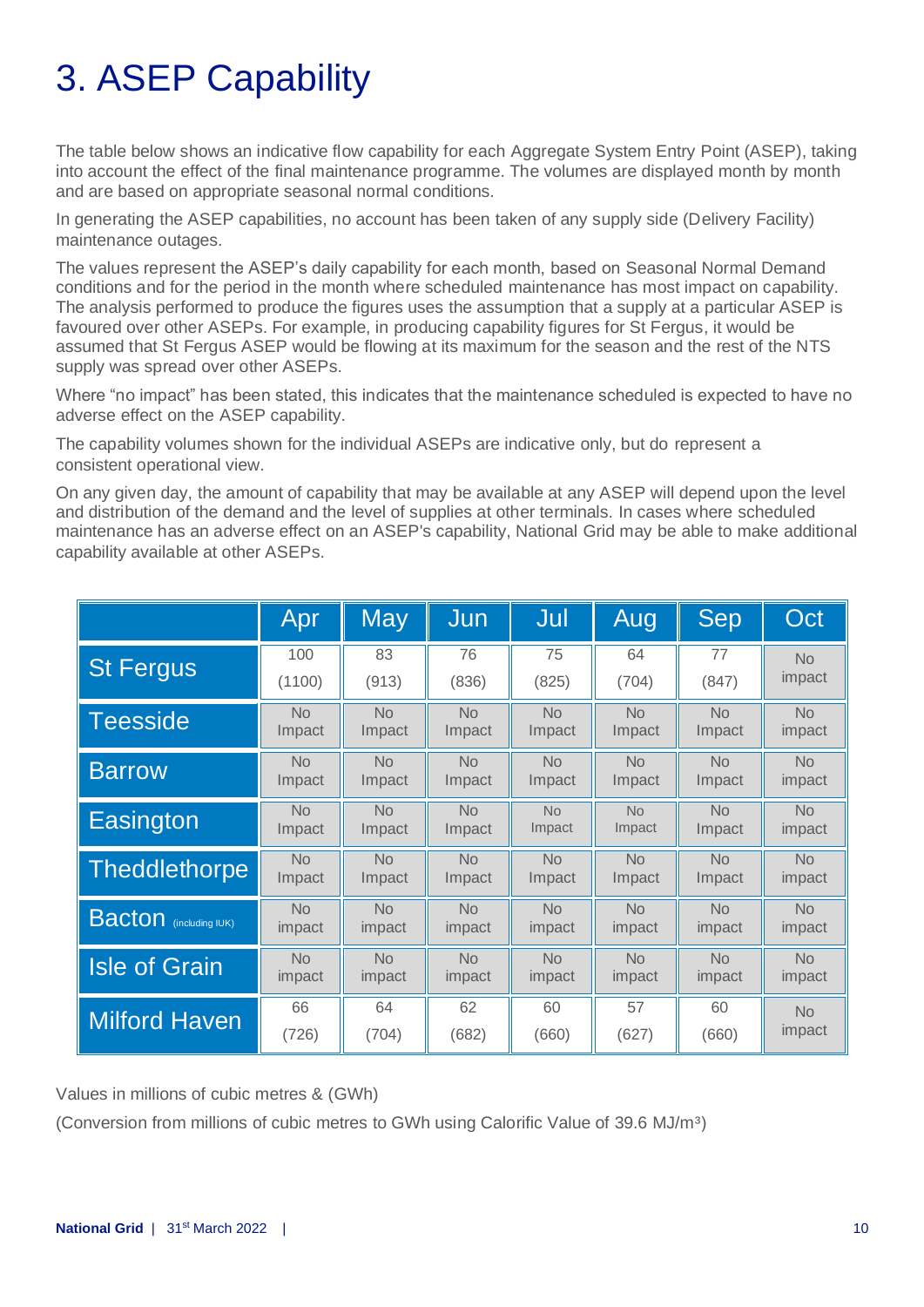# 4. Maintenance Affected Exit Points

We aim to minimise the impact of our maintenance on customers through transparency, aligning our work with their outages as appropriate and facilitating customer needs for flexibility.

#### **Outages**

Each year we ask when our customers' outages are to enable alignment of works. If your outages move, please get in touch as early as possible so that we can consider whether we can also realign our works to reduce any impact of these works. Please contact us to advise of any change to outage periods via email at [NTSaccessplanning@nationalgrid.com.](mailto:NTSaccessplanning@nationalgrid.com)

Where possible, work is co-ordinated with the end user to avoid supply disruption, however in certain circumstances it may be necessary to schedule work at a time which may require disrupting the supply to an Exit Point whilst the NTS maintenance is undertaken.

Shippers, End-Users and Distribution Networks will be advised, in accordance with the Uniform Network Code (UNC) requirements and timescales, of any required disruptions to supply at an Exit Point by the issuing of a Maintenance Day(s) to the relevant party.

Maintenance Day notifications will be issued by February  $1<sup>st</sup>$  each year to all relevant parties where our maintenance will impact gas flows for the period April to October. Where work is aligned to customer outages, or there is no anticipated impact, we will issue an Advice notice for your convenience to confirm these arrangements. Should any changes or additions to the requested Maintenance Days be required, all relevant parties will be notified in line with the timescales detailed in the UNC.

#### **Minor Works Agreement**

We recognise that sometimes standard maintenance approaches may not be optimal for our customers. Where this is the case the Minor Works Agreement can enable parties to agree different maintenance approaches through a bilateral contract with directly connected customers. Customers can pay the incremental costs of working flexibly outside normal working practices where we are able to accommodate these requests. For any questions relating to Minor Works Agreements, please contact the Business and Operations Planning Team on 01926 655625 or email via [box.SCM.GTO@nationalgrid.com.](mailto:box.SCM.GTO@nationalgrid.com)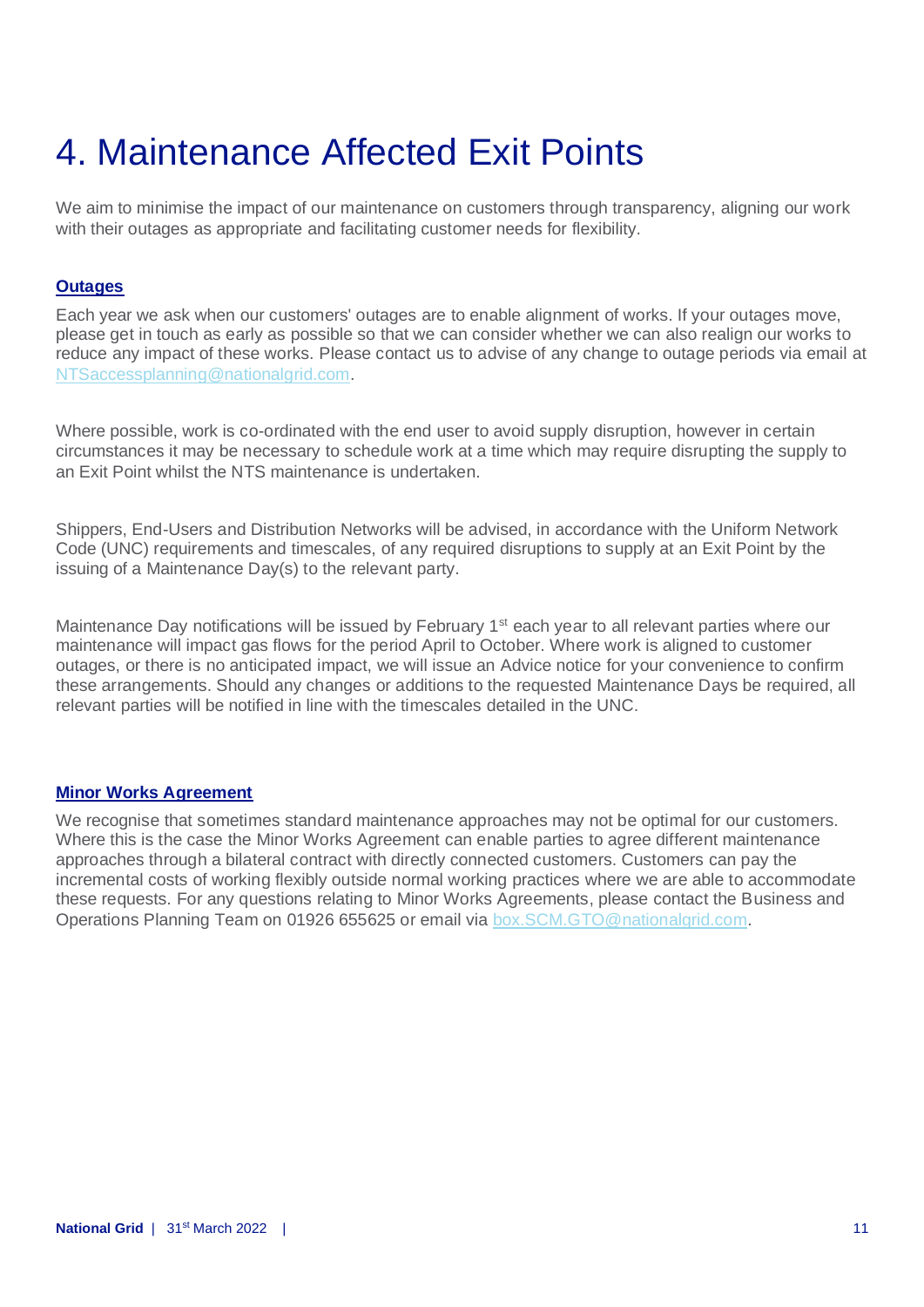#### **General Queries**

Further information on the maintenance activities undertaken by us is available on our website<sup>1</sup>.

If you have any queries or questions regarding the information contained within this document, please contact:

> Network Access & Short-Term Risk Team National Grid Gas System Operation National Grid House Gallows Hill **Warwick** CV34 6DA [NTSaccessplanning@nationalgrid.com](mailto:NTSaccessplanning@nationalgrid.com)

We would welcome any feedback from you in relation to the maintenance programme or the way in which this information is provided. If you would like to provide feedback please contact us via email at: [NTSaccessplanning@nationalgrid.com](mailto:NTSaccessplanning@nationalgrid.com)

<sup>1</sup> https://www.nationalgridgas.com/data-and-operations/maintenance